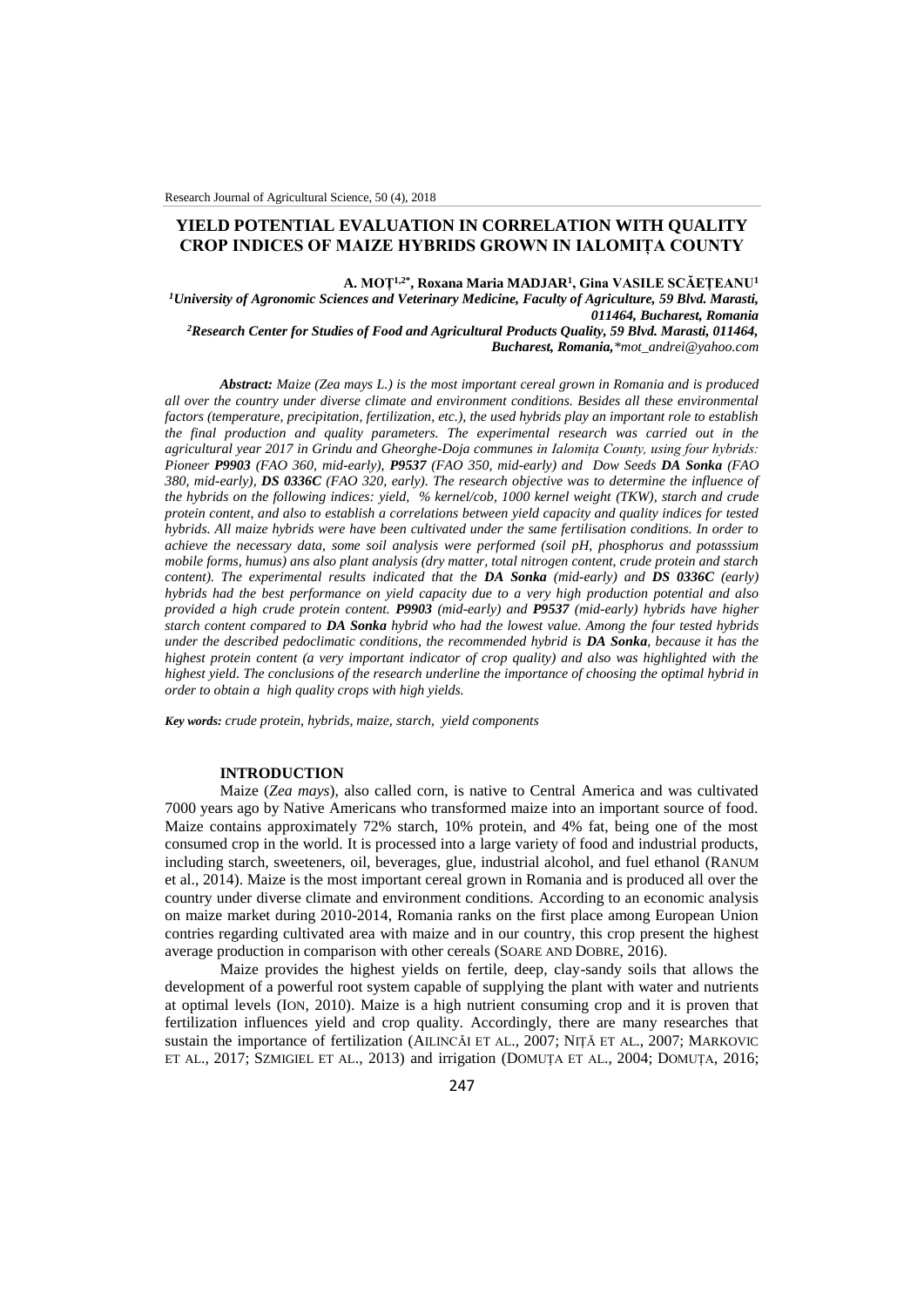KARASU ET AL., 2015; MADJAR ET AL., 2017; MARKOVIC ET AL., 2017), as well. Thus, a study (NIȚĂ ET AL., 2007) evidence that nitrogen fertilization produce protein increase from 11.23% for a nitrogen rate of  $N_{100}$  to 11.94% for a nitrogen rate of  $N_{200}$  and to 12.74% for  $N_{300}$  level.

Regarding water regime, maize has high requirements, but it is also a drought-resistant plant. Specific consumption is between 230-440 mm. The optimal precipitation levels are from 60-80 mm in May, 100-120 mm in June, 100-120 mm in July and 60-80 mm in August (ROMAN ET AL., 2011). Moreover, to obtain high yields, it has been stated that maize plants need 200-300 mm rainfall from 10 leaves stage to 50% whole plant humidity (HĂLMĂJAN ET  $AL. 2017$ ).

The research carried out in agricultural year 2017 in Grindu and Gheorghe-Doja communes from Ialomița County had following objectives: (**i**) the investigation of variability of maize production indices (yield, % kernel/cob, 1000 kernel weight), (**ii**) the investigation of variability of maize quality indices (starch and protein contents) and (**iii**) development of correlations between yield capacity and quality indices for maize tested hybrids.

# **MATERIAL AND METHODS**

#### *1. Experiment location*

The experimental research was carried out in the agricultural year 2017 and it followed the variability of the production capacity and the quality of the harvest for some maize hybrids cultivated under the pedoclimatic conditions in Grindu and Gheorghe-Doja locations in Ialomița County. As geographic positioning, both Gheorghe Doja and Grindu villages are situated in Ialomița County which is part of Wallachian Plain. The eastern area is characterized by hot summers and cold winters (Cofas et al., 2014).

The soil a typical chernozem, with lute-clay texture in the first part of the profile and becomes loose to its base, to the sandy-clay. The depth of groundwater is over 10 m.

#### *2. Maize hybrids* used in experiment are depicted in table 1.

*Table 1*

| Presentation of maize hybrids |                       |                      |                        |  |
|-------------------------------|-----------------------|----------------------|------------------------|--|
| Maize hybrids                 | <b>Classification</b> | <b>Plant density</b> | Reference              |  |
| P9903                         | FAO 360, mid-early    | 65.000 plants/ha     | www.pioneer.com        |  |
| P9537                         | FAO 350, mid-early    | 65.000 plants/ha     |                        |  |
| DA Sonka                      | FAO 380, mid-early    | 60.000 plants/ha     | www.msdssearch.dow.com |  |
| <b>DS 0336C</b>               | FAO 320, early        | 60.000 plants/ha     |                        |  |

*3. Fertilization scheme* is presented in table 2.

*Table 2*

| Period of time | Fertilizer                      | Dose                |  |  |
|----------------|---------------------------------|---------------------|--|--|
| Early March    | NH <sub>4</sub> NO <sub>3</sub> | $200 \text{ kg/ha}$ |  |  |
| Early April    | NPK 18:46:0                     | $100 \text{ kg/ha}$ |  |  |
| Late April     | NPK 12.12.12                    | 100 kg/ha           |  |  |

Fertilization program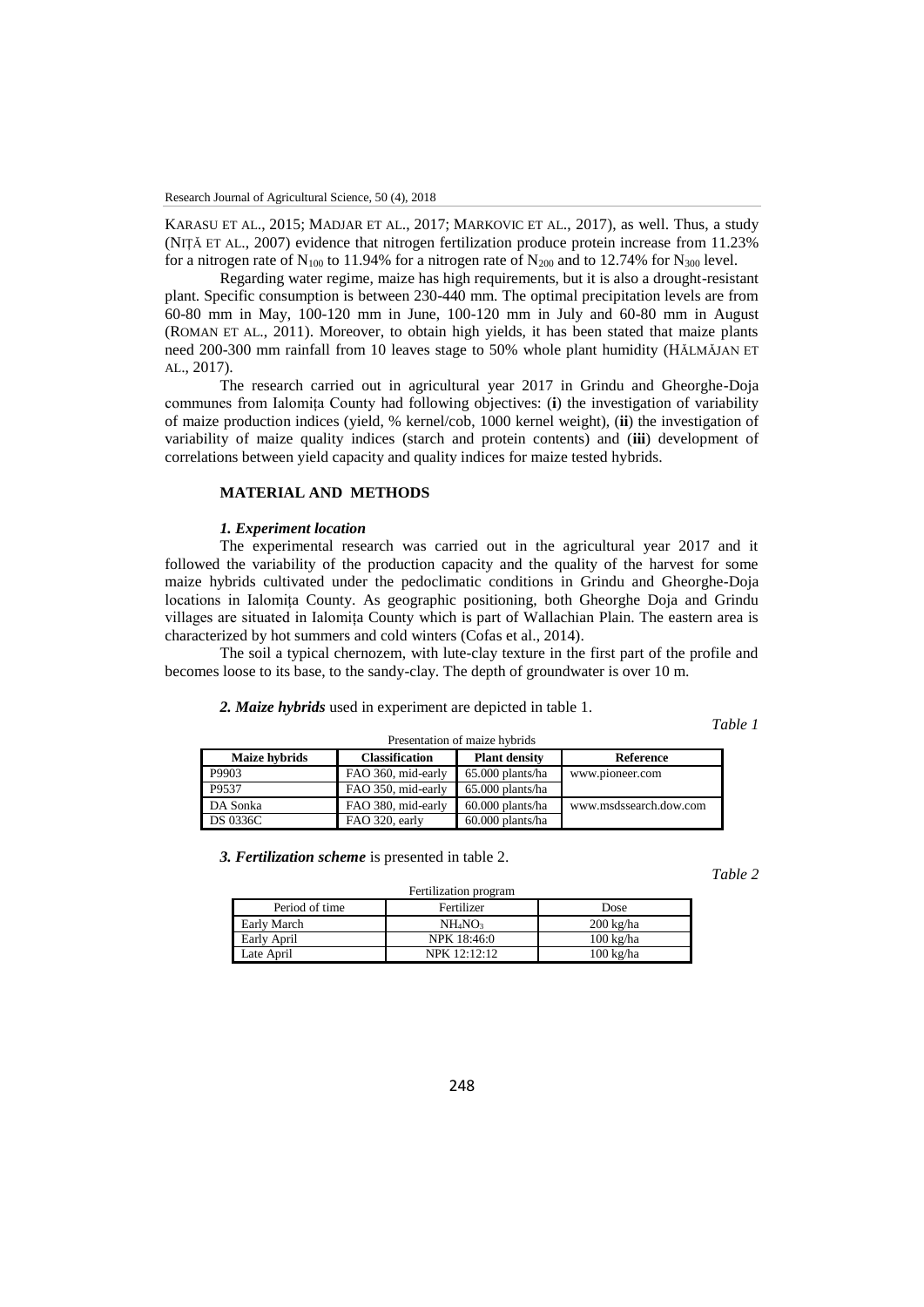## *4. Soil and plant analyses, methods and instrumentation* are presented in table 3. *Table 3*

| Soil agrochemical characterization        |                             |                         |  |  |  |
|-------------------------------------------|-----------------------------|-------------------------|--|--|--|
| <b>Analyses</b>                           | <b>Apparatus</b>            |                         |  |  |  |
| $pH_{H2O}(1:2.5)$                         | potentiometry               | Hanna pH-meter          |  |  |  |
| Moisture                                  | gravimetry                  | Binder oven             |  |  |  |
| Potassium (mobile form), K <sub>AL</sub>  | flame emission spectrometry | Sherwood 410            |  |  |  |
| Phosphorus (mobile form), P <sub>AL</sub> | spectrophotometry           | CECIL 2041 spectrometer |  |  |  |
| Humus content                             | Walkley-Black-Gogoasă       |                         |  |  |  |
| <b>Plant analyses</b>                     |                             |                         |  |  |  |
| Dry matter content                        | gravimetry                  | Binder oven             |  |  |  |
| Total nitrogen (for protein content)      | Kjeldahl method             | Digesdahl system Hach,  |  |  |  |
|                                           |                             | Gerhardt Vapodest       |  |  |  |
| Starch content                            | polarimetry                 | PLRS-200 polarimeter    |  |  |  |

Presentation of soil and plant analyses

#### **RESULTS AND DISCUSSION**

The results of the analyses presented in table 4 were compared with limits presented in literature (MADJAR R., 2008).

*Table 4*

| The results of agrochemical mapping |                      |                   |                                |        |           |        |          |           |
|-------------------------------------|----------------------|-------------------|--------------------------------|--------|-----------|--------|----------|-----------|
| <b>Hybrid</b>                       | <b>Soil reaction</b> |                   | Soil humus and nutrient supply |        |           |        |          |           |
|                                     |                      |                   |                                | Humus  | Posphorus |        | Potasium |           |
|                                     | pH                   | Soil reaction     | $\%$                           | Level  | $P_{AI.}$ | Level  | $K_{AL}$ | Level     |
|                                     |                      |                   |                                |        | ppm       |        | ppm      |           |
| P9903                               | 5.88                 | Slightly acidic   | 2.71                           | Medium | 22.25     | Medium | 240      | High      |
| P9537                               | 6.04                 | Slightly acidic   | 2.94                           | Medium | 34.96     | Medium | 260      | High      |
| DA Sonka                            | 7.73                 | Slightly alkaline | 2.59                           | Medium | 45.24     | High   | 280      | Very high |
| <b>DS 0336C</b>                     | 7.51                 | Slightly alkaline | 2.88                           | Medium | 63.78     | High   | 220      | High      |

## *Influence of the hybrid on the yield*

Both **DA Sonka** (mid-early) and **DS 0336C** (early) hybrids had the best performance due to a very high production potential, good braking and drought resistance, with 170.91% and 142.85% compared to the last one of the four tested hybrids (**P9537**). The variance analysis shows significant differences on the yield (kg/ha) with values of 4790 kg/ha for **DA Sonka**, 2895 kg/ha for **DS 0336C** and 1885 kg/ha for the **P9903** hybrid, differences compared to the lowest yield, 6755 kg/ha for the **P9537** hybrid (Table 5).

*Table 5*

| Influence of the hybrid on maize yield (kg/ha)        |              |  |
|-------------------------------------------------------|--------------|--|
| <b>Hybrid</b>                                         | Yield, kg/ha |  |
| P9903                                                 | c8640        |  |
| P9537                                                 | d6755        |  |
| DA Sonka                                              | a11545       |  |
| <b>DS 0336C</b>                                       | b9650        |  |
| LSD 5%=168* kg/ha; LSD 1%=254kg/ha; LSD 0.1%=408kg/ha |              |  |

There were made interpretations by LSD 5% indicated in the table by \*

*Influence of the hybrid on % kernels/cob*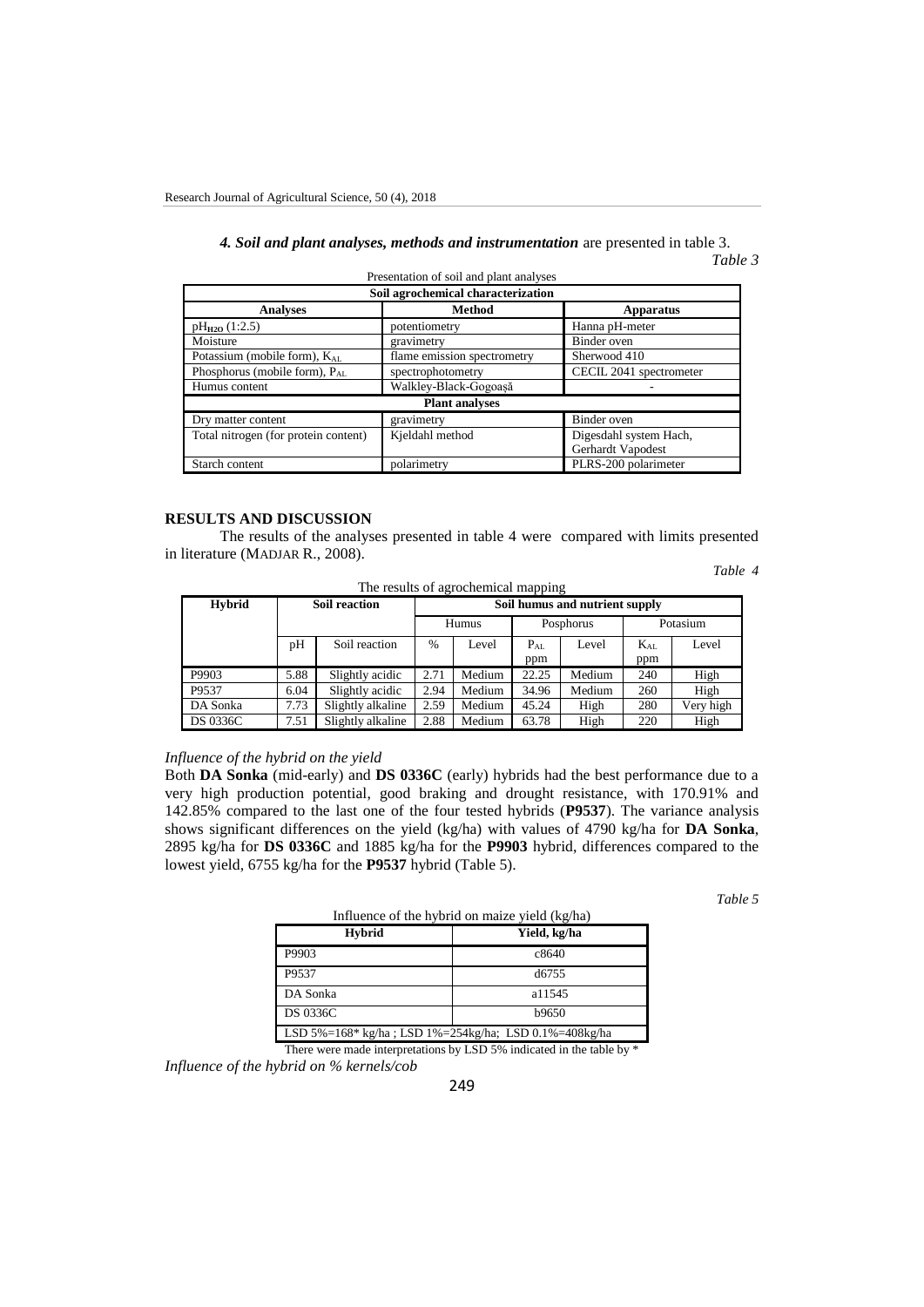**DA Sonka** and **P9903** hybrids had the best performance with 103.4% and 102.27% kernels/cob respectively, compared with the last of the four tested hybrids (**DS 0336C**). The variance analysis does not indicate significant differences on the influence of the hybrid on %kernels/cob (Table 6).

*Table 6*

| Influence of the hybrid on % kernels/cob                       |              |  |
|----------------------------------------------------------------|--------------|--|
| Hybrid                                                         | %kernels/cob |  |
| P9903                                                          | a90          |  |
| P9537                                                          | a89          |  |
| DA Sonka                                                       | a91          |  |
| <b>DS 0336C</b>                                                | a88          |  |
| LSD $5\% = 3.01$ * %; LSD $1\% = 4.54$ %; LSD $0.1\% = 7.29$ % |              |  |

There were made interpretations by LSD 5% indicated in the table by \*

## *Influence of the hybrid on 1000 kernel weight (TKW)*

The **P9903** and **P9537** ybrids had the best performance due to a very high production potential with 1000 kernel weight bigger with 119.37% and 116.56% than the last one of the four tested hybrids (**DS 0336C**). The variance analysis shows significant differences on hybrid influence on 1000 kernel weight, with differences of 62g for **P9903**, 53g for **P9537** and 8g for **DA Sonka** hybrid, differences calculated from the lowest obtained 1000 kernel weight, 320 g for the **DS 0336C** hybrid (Table 7).

*Table 7*

| Influence of cultivated hybrid on 1000 kernel weight |  |  |
|------------------------------------------------------|--|--|
| TKW g                                                |  |  |
| a382                                                 |  |  |
| <b>b</b> 373                                         |  |  |
| c <sub>328</sub>                                     |  |  |
| d320                                                 |  |  |
| LSD 5%=5.99* g; LSD 1%=9.08g; LSD 0.1%=14.59 g       |  |  |
|                                                      |  |  |

There were made interpretations by LSD 5% indicated in the table by \*

*Influence of the hybrid on starch and crude protein content*

The **P9903** and **P9537** hybrids had the best performance due to a very high starch content (%) with 107.13% and 103.13% higher values compared to the last of the tested hybrids (**DA Sonka**) (Table 8). The variance analysis shows significant differences of hybrid influence on starch content (%), with differences of 5% for **P9903**, 2.2% for **P9537** and 1.1% for the **DS0336C** hybrid compared with the lowest starch content value (70.1% for the DA Sonka hybrid).

Regarding the crude protein content, **DA Sonka** and **DS 0336C** hybrids had the best performance due to a high protein content, 103.72% and respectively 102.87% compared to the last one of the tested hybrids, **P9537**, with a content of 9.4% crude protein. The variance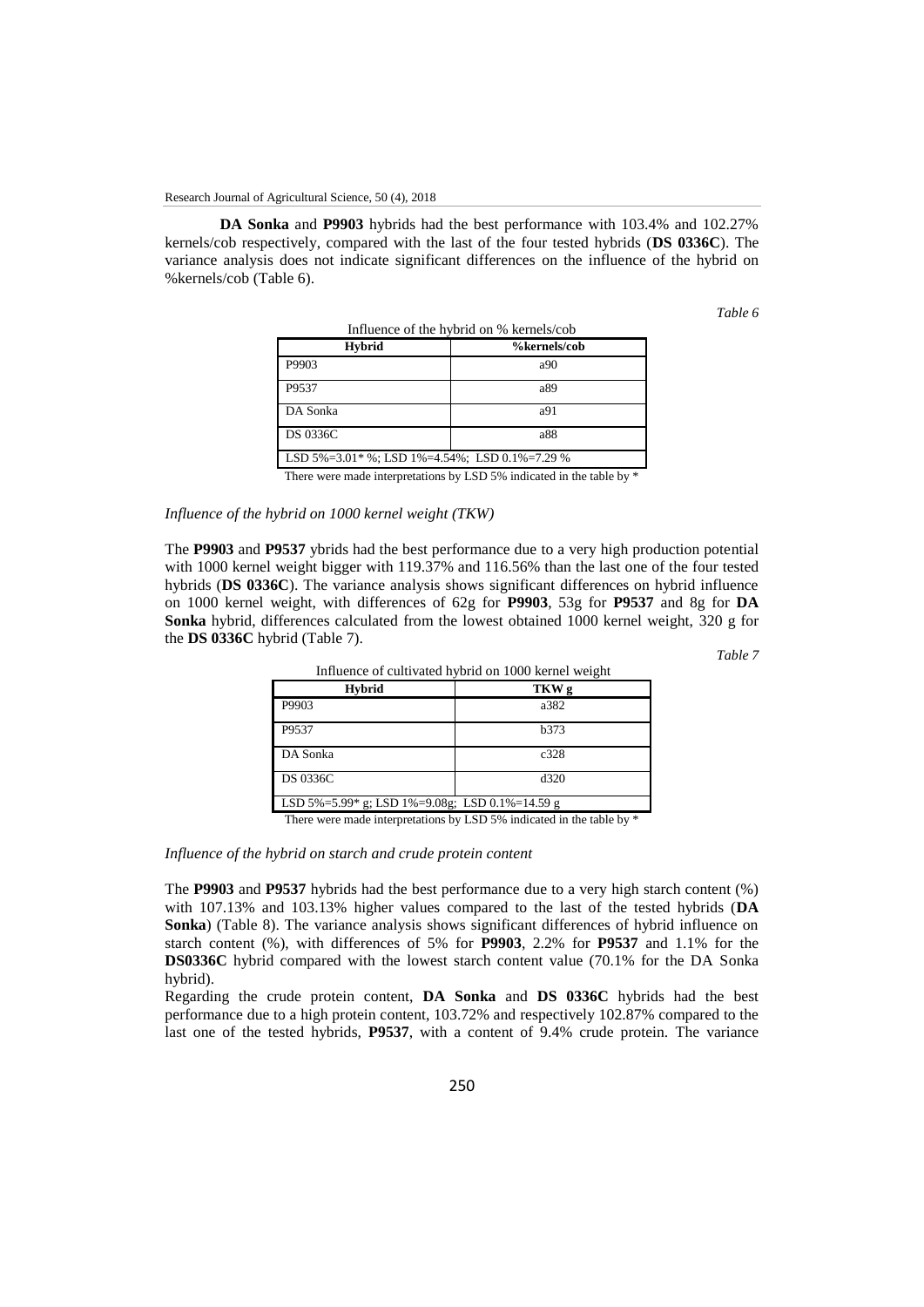analysis does not indicate significant differences on the influence of the hybrid on protein content (%) (Table 8).

#### *Table 8*

| <b>Hybrid</b>   | Starch %                                                      | Crude Protein %                                                |
|-----------------|---------------------------------------------------------------|----------------------------------------------------------------|
| P9903           | a75.1                                                         | a9.60                                                          |
| P9537           | b72.3                                                         | a9.40                                                          |
| DA Sonka        | d70.1                                                         | a9.75                                                          |
| <b>DS 0336C</b> | c71.2                                                         | a9.67                                                          |
|                 | LSD $5\% = 0.90*$ %; LSD $1\% = 1.37%$ ; LSD $0.1\% = 2.21$ % | LSD $5\% = 0.47$ * %; LSD $1\% = 0.72$ %; LSD $0.1\% = 1.16\%$ |

Influence of the hybrid on starch and crude protein content

There were made interpretations by LSD 5% indicated in the table by \*

#### *Correlations between production components and quality indices for tested hybrids*

Between yield, 1000 kernel weight, production components and some quality indices such as starch, protein, there are correlations that determine the choice of a hybrid depending on the significance of the correlation.





70.0





350

 $-y = 9E - 05x2 - 0.0652x + 21.655$ ; R=0.5017

1000 kernel weight, g

400

Figure 1. Correlations between production components and quality indices for tested hybrids

 $9.0$ 

300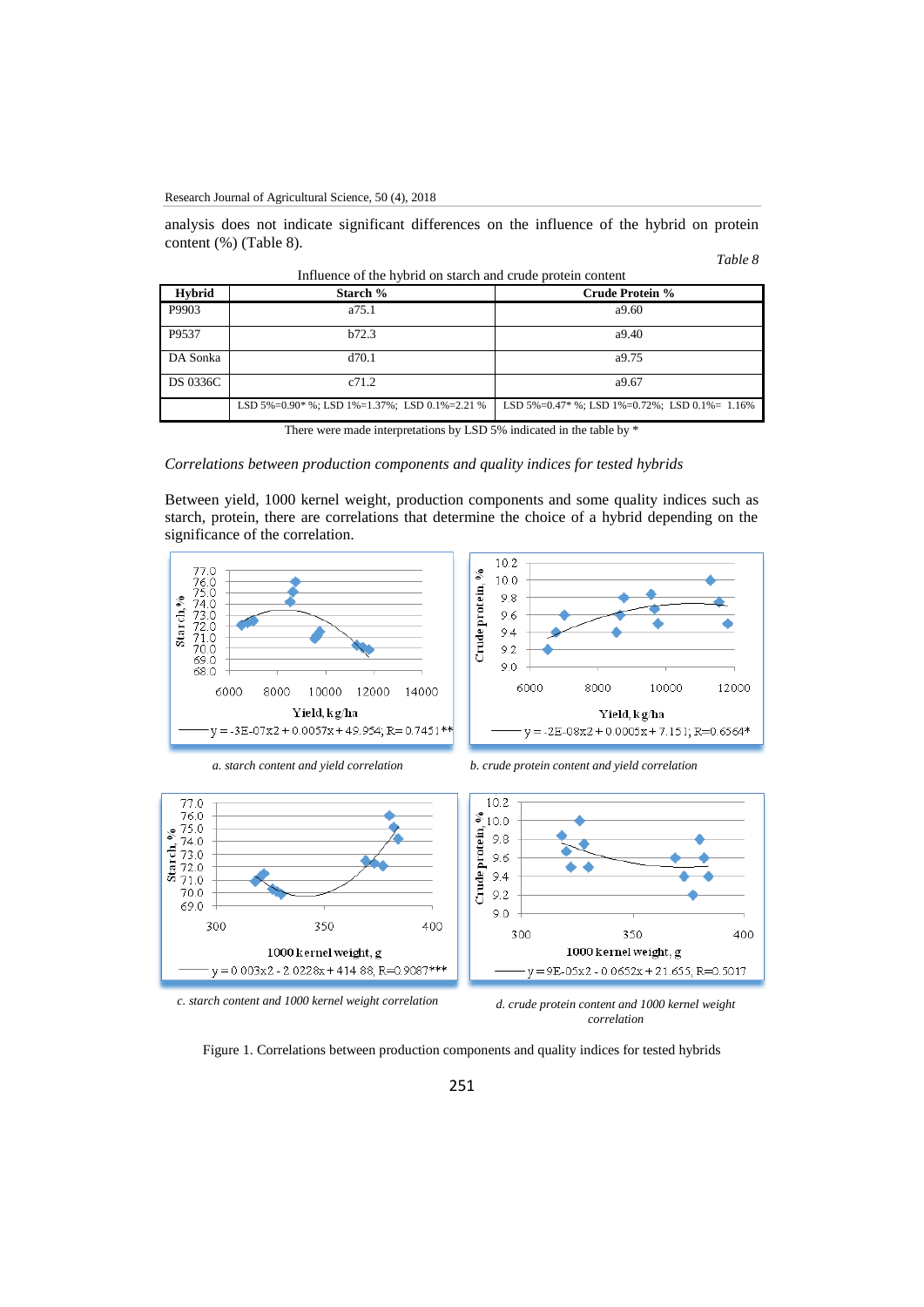Maize starch content has a moderate correlation in signification with the yield, the correlation coefficient is  $R = 0.7451**$  (Figure 1, a). The crude protein content of maize correlates weak with the production capacity, the correlation coefficient is  $R = 0.6564^*$  (Figure 1, b). Maize starch content has a strong correlation with 1000 kernel weight, the correlation coefficient is  $R = 0.9087^{***}$  (Figure 1, c). Regarding the correlation between the crude protein content of maize and 1000 kernel weight, the correlation coefficient  $R = 0.5017$  was obtained, indicating a non -significant correlation (Figure 1, d).

## **CONCLUSIONS**

On the basis of the researches undertaken during agricultural year 2017 in Ialomița County in order to evaluate the influence of the maize hybrids (P9903, P9537, DA Sonka, DS 0336C) on the yield components and quality ones, and also to establish correlations between yield capacity and quality indices for tested hybrids, it were obtained the conclusions detailed below.

**1.** The **DA Sonka** and **DS 0336C** hybrids had the best performance on yield capacity with an increase of 170.91 and 142.85%, due to a very high production potential and crude protein content (9.75% and 9.67% respectively), as evidenced by the positive significant correlation between the production component and the quality indices.

**2.** The **P9903** and **P9537** hybrids bring an yield differences of 5% and respectively 2.2% compared to the lowest obtained starch content (70.1%) for the **DA Sonka** hybrid, which is also confirmed by the significantly negative correlation between the starch content and the yield of the hybrids.

**3.** Between 1000 kernel weight, production components and some quality indices such as protein content, starch, there are correlations that determine the choice of a hybrid depending on the significance of the correlation.

**4.** Among the four hybrids tested under the described pedoclimatic conditions, the recommended hybrid is **DA Sonka** because it has the highest protein content of 9.75% and also was highlighted with the highest yield (11545 kg /ha).

#### **BIBLIOGRAPHY**

AILINCĂI, C., JITĂREANU, G., BUCUR, D., AILINCĂI, D., Influence of sewage slude on maize yield and quality and soil chemical characteristics, Journal of Food, Agriculture&Envirnment, 5(1):310-313, 2007.

COFAS, E., CONSTANTIN (OPREA), D.M., ZAHARIA, I., Analysis of the main climatic factors and their impact on crop production, Scientific Papers Series Management, Economic Engineering in Agriculture and Rural Development, 14(2):71-76, 2014.

DOMUȚA, C., CIOBANU, G., ȘANDOR, M., ALBU, R., Irrigation, an important component of sustainable agriculture system in West Romania, Romanian Agricultural Research, 21:49-61, 2004.

DOMUȚA, C.G., Water Consumption of Irrigated and Unirrigated Maize Crop and Irrigation Influence on Yields Obtained in Different Areas from Romania, Natural Resources and Sustainable Development, 2015. Available at SSRN: https://ssrn.com/abstract=2792182

HĂLMĂJAN, H.V., SITARU, B., DOSINESCU, S., SURCA, E., PETRE, I., Maize yield evolution in Romania and farmers' involvement to increase it, Scientific Papers, Series A, Agronomy, LX: 270-274, 2017.

ION, V., 2010. Fitotehnie, USAMV București.

KARASU, A., KUȘCU, H., ӦZ, BAYRAM, G., The effect of different irrigation water levels on grain yield, yield components and some quality parameters of silage maize (*Zea mays indentata* Sturt.) in Marmara Region of Turkey, Notulae Botanicae Horti Agrobotanici Cluj-Napoca, 43(1):138-145, 2015.